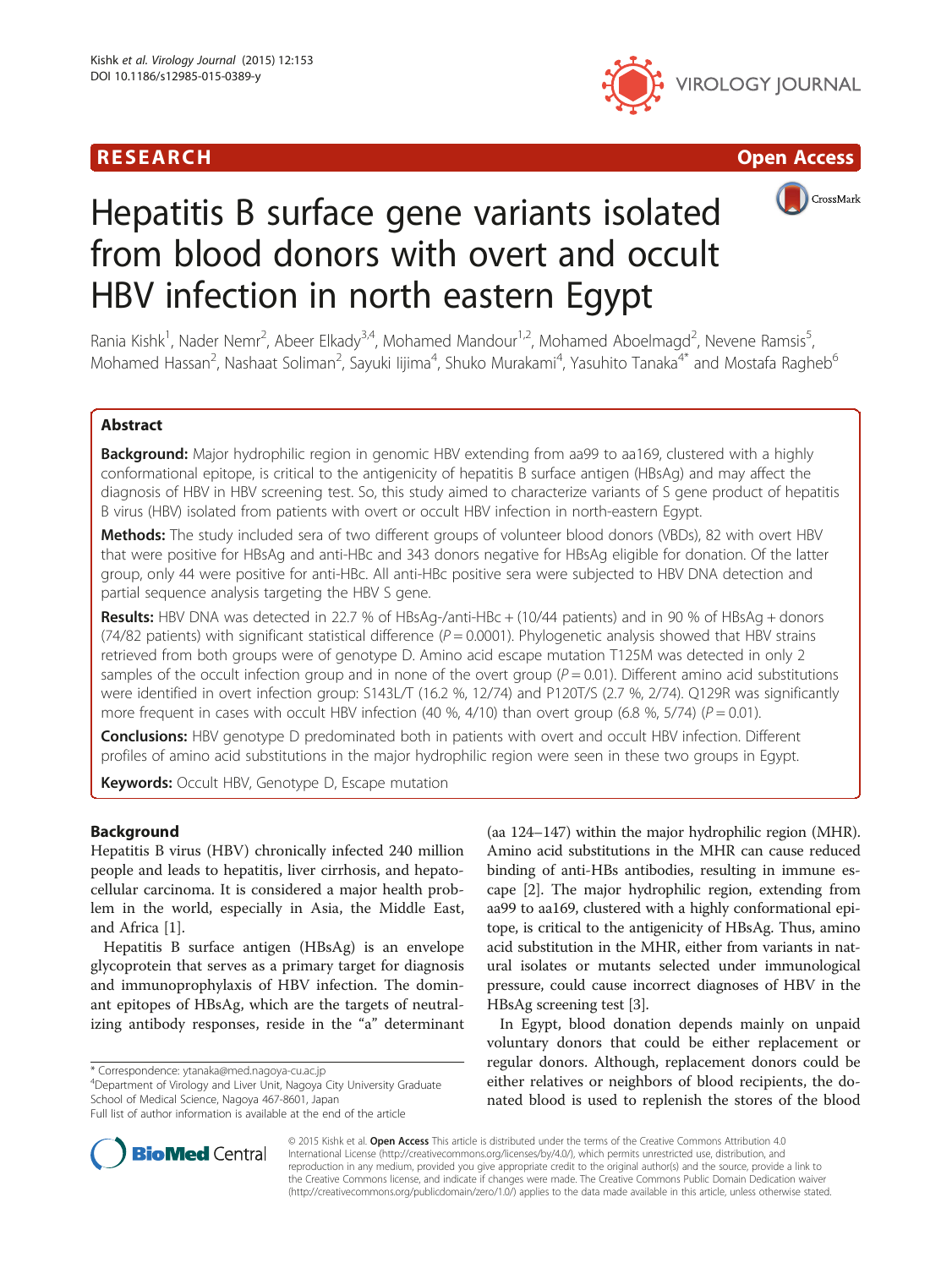bank rather to be given to a particular recipient except when rare blood groups are needed on emergency settings. Furthermore, selection of blood donors depends upon a screening system that excludes the subjects positive for HBsAg, anti-HCV, anti-HIV and anti-treponema antibody. Despite the importance of anti-HBc screening for safer blood transfusion [[2, 3\]](#page-6-0), this serological marker is not included in Egyptian blood bank screening. Then, such screening system in Egypt would miss occult HBV infection (OBI) among blood donors [[2, 3\]](#page-6-0).

Occult HBV infection (OBI) is defined as the longterm persistence of HBV DNA, despite undetectable HBsAg by regular immunoassays [[4, 5](#page-6-0)]. Evidence from different geographical regions documents that OBI is globally distributed and potentially a major source of HBV transmission through blood transfusion and organ transplantation [[6, 7\]](#page-6-0). In the Middle East, an estimated 2–5 % of the general population is chronically infected. Over the last two decades, , the endemicity of hepatitis B infection has been changed from high to intermediate and low endemicity the prevalence of hepatitis B is lower  $(2-6\%)$  [\[8](#page-6-0)-[10\]](#page-6-0).

HBV vaccination was introduced in Egypt in 1992 as part of an expanded program of immunization for the newborn, in addition to its availability for populations at high risk (Mansour et al., 1993) [[11\]](#page-6-0). The incidence of OBI in Egypt was assessed by Attia [1998] [[12](#page-6-0)]. In north eastern Egypt where the current study was conducted, Youssef and colleagues reported OBI in 35 (16.3 %) of 214 hospitalized patients with elevated ALT levels, while only 10 (4.7 %) were positive for HBsAg [[13\]](#page-6-0).

This study aimed to characterize HBs antigen MHR variants in cases with overt and occult HBV infection in volunteer blood donors (VBDs).

# Results

## General characteristics of the studied cohorts

The study included 126 volunteer blood donors, consisting of 44 HBsAg-negative/anti-HBc-positive men and 82 HBsAg-positive subjects (74 men and 8 women) (median viral load was  $157.5660 \times 10^3$  IU/m). Both groups were matched regarding age and ALT level (Table [1](#page-2-0)). Female gender was significantly more frequent in donors with overt HBV infection compared to HBV-resolved group  $(P = 0.049)$ . A significantly higher frequency of detectable HBV DNA by nested PCR was observed in cases with overt HBV infection (74/82, 90 %) than in cases with occult HBV infection  $(10/44, 22.7 %)$   $(P = 0.0001)$ . Sequencing and phylogenetic analysis revealed that HBV sequences were of genotype D (data not shown).

### Genetic variants of HBsAg in the MHR

In this study, MHR variants were found in 27/74 (37.8 %) of cases with overt HBV infection and 3 in 5/10

(50 %) of cases with occult HBV. Five types of variants were observed in donors with overt HBV infection. The most prevalent variant was S143L/T detected in 12 (16.2 %) of sequences, followed by T115S in 7 (9.5 %), Q129R in 5 (5.8 %), P120T/S in 2 (2.7 %), and K141R in one (1.4 %) (Fig. [1a](#page-3-0)) (Table [1](#page-2-0)). In 10 cases with occult HBV infection, a different profile of amino acid substitutions was observed. The most frequent one was Q129R in 4 (40 %) of the retrieved sequences, followed by T125M in 2 (20 %) and P127T in one (10 %) sample (Fig. [1b\)](#page-3-0) (Table [1\)](#page-2-0). The well-known G145A/R variant was not observed in either the overt infection or occult infection group. T125M and Q129R amino acid substitutions were significantly more frequent in cases with occult HBV infection than in overt HBV infection (2 and 4 of [1](#page-2-0)0 vs. 0 and 5 of 74,  $P = 0.01$  for each) (Table 1). The most prevalent variant was S143L/T detected in 16.2 % of sequences, followed by T115S in 9.5 %, Q129R in 5.8 %, P120T/S in 2.7 %, and K141R in 1.4 % (Fig. [1a](#page-3-0)) (Table [1\)](#page-2-0).

Among overt HBV group (82 patients), 47 patients (57.3 %) had mild viremia (36 wild type/11 mutant type), 17 patients (20.7 %) had moderate viremia (9 wild type/8 mutant type), 3 patients (3.7 %) had high viremia (2 wild type/1 mutant type), and 12 patients (14.6 %) had very high viremia (7 wild type/5 mutant type). The remaining 8 samples that were negative by real time PCR and positive HBsAg were assumed to contain HBV DNA below the detection limit of the assay.

In cases with occult HBV infection, a different profile of amino acid substitutions was observed. The most frequent one was Q129R in 40 % (4/10) of the retrieved sequences, followed by T125M in 20 % and P127T in one sample (Fig. [1b](#page-3-0)) (Table [1](#page-2-0)). The well-known G145A/R variant was not observed in either the overt infection or occult infection group. T125M and Q129R amino acid substitutions were significantly more frequent in cases with occult HBV infection than in overt HBV infection  $(P = 0.01$  for each) (Table [1](#page-2-0)).

# Criteria of blood donors with "HBsAg-/anti-HBc+"serological profile

According to positivity for anti-HBs, blood donors with serological profile [(HBsAg-/anti-HBc+)] were sub-classified into two groups; 17 cases positive for both anti-HBc and anti-HBs [(anti-HBc+/anti-HBs+)] and 27 positive for only anti-HBc [anti-HBc+/anti-HBs–)]. HBV DNA was detected in 10 samples, 5 in each group with a prevalence of 29.4 % in the [(anti-HBc+/anti-HBs+)] group, and 18.5 % in the [(anti-HBc+/anti-HBs-)] group. T125M was detected in one case in the anti-HBc+/anti-HBs + group (sample ID, OCU 18) and in one case in the anti-HBc+/anti-HBs– group (sample ID, OCU 158) (Fig. [1b](#page-3-0)) (Table [2](#page-4-0)). However, Q129R was observed more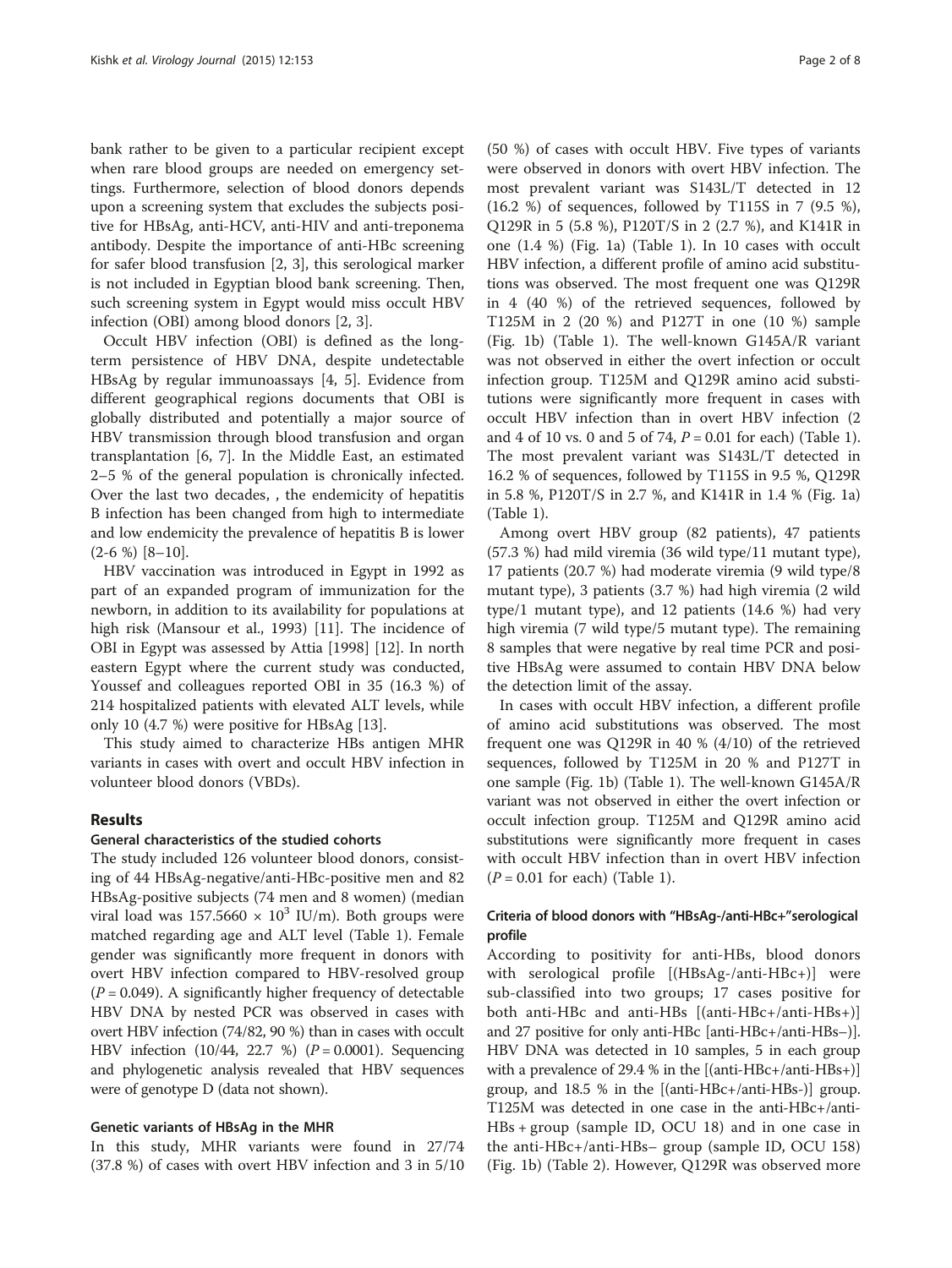<span id="page-2-0"></span>Table 1 General characteristics of the studied cohort

|                           | Total<br>$(n = 126)$ | HBsAq-/anti-HBc+<br>$(n = 44)$ | HBsAg+<br>$(n = 82)$ | $P$ -value |
|---------------------------|----------------------|--------------------------------|----------------------|------------|
| Age (Years) Mean $\pm$ SD | $29.1 \pm 7.1$       | $32.9 \pm 6.1$                 | $28.0 \pm 7$         | <b>NS</b>  |
| Gender (M)                | 118 (93.7)           | 44 (100 %)                     | 74 (90 %)            | 0.049      |
| ALT (IU/L)                | $18.8 \pm 10.6$      | $18.6 \pm 13.9$                | $19 \pm 7.2$         | NS.        |
| HBV DNA S region $(+)$    | 84 (66.7 %)          | 10 (22.7 %)                    | 74 (90 %)            | 0.0001     |
| MHR Substitutions (%)     | 34/84 (40.5)         | $7/10$ (50) <sup>a</sup>       | 27/74 (37.8)         | 0.5        |
| T115S                     | 7/84(8.3)            | $\overline{0}$                 | 7/74(9.5)            | <b>NS</b>  |
| P120T/S                   | 2/84(2.3)            | $\mathbf 0$                    | 2/74(2.7)            | <b>NS</b>  |
| T125M                     | 2/84(2.3)            | 2/10(20)                       | $\circ$              | 0.01       |
| P127T                     | 1/84(1.2)            | 1/10(10)                       | $\mathbf 0$          | <b>NS</b>  |
| Q129R                     | 9/84(10.7)           | 4/10(40)                       | 5(5.8)               | 0.01       |
| K141R                     | 1/84(1.2)            | $\mathbf 0$                    | 1(1.4)               | <b>NS</b>  |
| S143L/T                   | 12/84 (14.3)         | 0                              | 12(16.2)             | <b>NS</b>  |

<sup>a</sup>Two MHR mutants were present simultaneously in 2 cases; OCU18 and OCU158

frequently in anti-HBc+/anti-HBs + group  $(3/5, 60 \%)$ than in anti-HBc+/anti-HBs– group (1/5, 20 %), but this difference did not reach statistical significance.

# Descriptive analysis of cases with occult HBV infection

HBV DNA was detected in 10 of 44 HBsAg-negative/ anti-HBc-positive blood donors (22.7 %). The mean age of cases with occult HBV infection was 32.9 + 6.1 years, all men (Table [3](#page-4-0)). All had normal ALT values (range; 9– 22 U/L). Interestingly, 5 cases were serologically positive for anti-HBs. However, only two samples had an anti-HBs level >100 IU/L (1000 IU/L and 147 IU/L in samples ID OCU 18 and OCU 43, respectively), while low levels of anti-HBs were detected in the remaining 3 samples (23.5, 12.4, 12.2 IU/L in OCU234, OCU340 and OCU243, respectively) (Table [3\)](#page-4-0). T125M and Q129R substitutions were simultaneously present in only one subject positive for anti-HBs (OCU 18) (Table [3,](#page-4-0) Fig. [1b](#page-3-0)). The T125M HBsAg variant in the MHR was detected in one sample negative for anti-HBs (OCU158), while Q129R alone was detected in a further 3 samples. One of the latter was negative for anti-HBs (OCU 309) and the remaining two were positive (OCU340, 243) (Table [3](#page-4-0), Fig. [1b\)](#page-3-0). With the exception of one case all samples showed low HBV DNA level [(OCU 274), HBV DNA = 4.7 log (copy/ml)]. The viral load for the remained cases with occult HBV infection varied between 2.2-2.8 log copy/ml and 3 cases were below the detection limit of the assay. .Interestingly, the sample with the highest viral load in the occult HBV infection group exhibits no amino acid substitution in the MHR genomic region (OCU274).

## **Discussion**

In this study, Occult HBV infection was detected in 22.7 % of blood donors negative for HBsAg but positive for anti-HBc, indicating that at least a quarter of cases positive for the latter had detectable HBV DNA and thus the likelihood of transmission of HBV through their blood products [\[14](#page-6-0)]. Said et al. (2013) reported an incidence of 17.2 % among a cohort similar to that of the current study [\[3](#page-6-0)]. Different risk factors are reported to be associated with OBI including age, male gender, anti-HBs level <100 mIU/L and positivity for anti-HBc in Egypt [[3\]](#page-6-0).

In Egypt, HBV screening in blood banks relies only on the detection of HBsAg. Screening for HBV by the nucleic acid amplification test (NAT) is effective in reducing the transmission of HBV via blood and blood products. In developing countries like Egypt, the high cost of the NAT may prevent its application as an essential strategy for blood-borne virus screening. Anti-HBc has been found to be an excellent indicator of the occult HBV infection and the detection of the anti-HBc [\[14](#page-6-0)–[16](#page-6-0)] has contributed significantly in reducing the incidence of post transfusion hepatitis B [[17](#page-6-0), [18\]](#page-6-0). In this regard, measurement of anti-HBc would be more practical and may be considered as a second safeguard policy for reducing the transmission of HBV via blood products [\[2](#page-6-0)]. Despite the importance of anti-HBc screening for safer blood, this serological marker is not included in Egyptian blood bank screening. Then, such screening system in Egypt would miss OBI among blood donors [[2](#page-6-0)–[4](#page-6-0)].

The predominance of infection with HBV genotype D among cases with overt and occult HBV infection in Egypt, a previous finding supported by the present study, has allowed the analysis of S gene variants of HBV strains isolated from cases with occult and overt HBV infection who were resident in north eastern Egypt [\[19](#page-6-0), [20](#page-7-0)]. The selection of samples from volunteer blood donors gives a more representative spectrum of the immune-pathological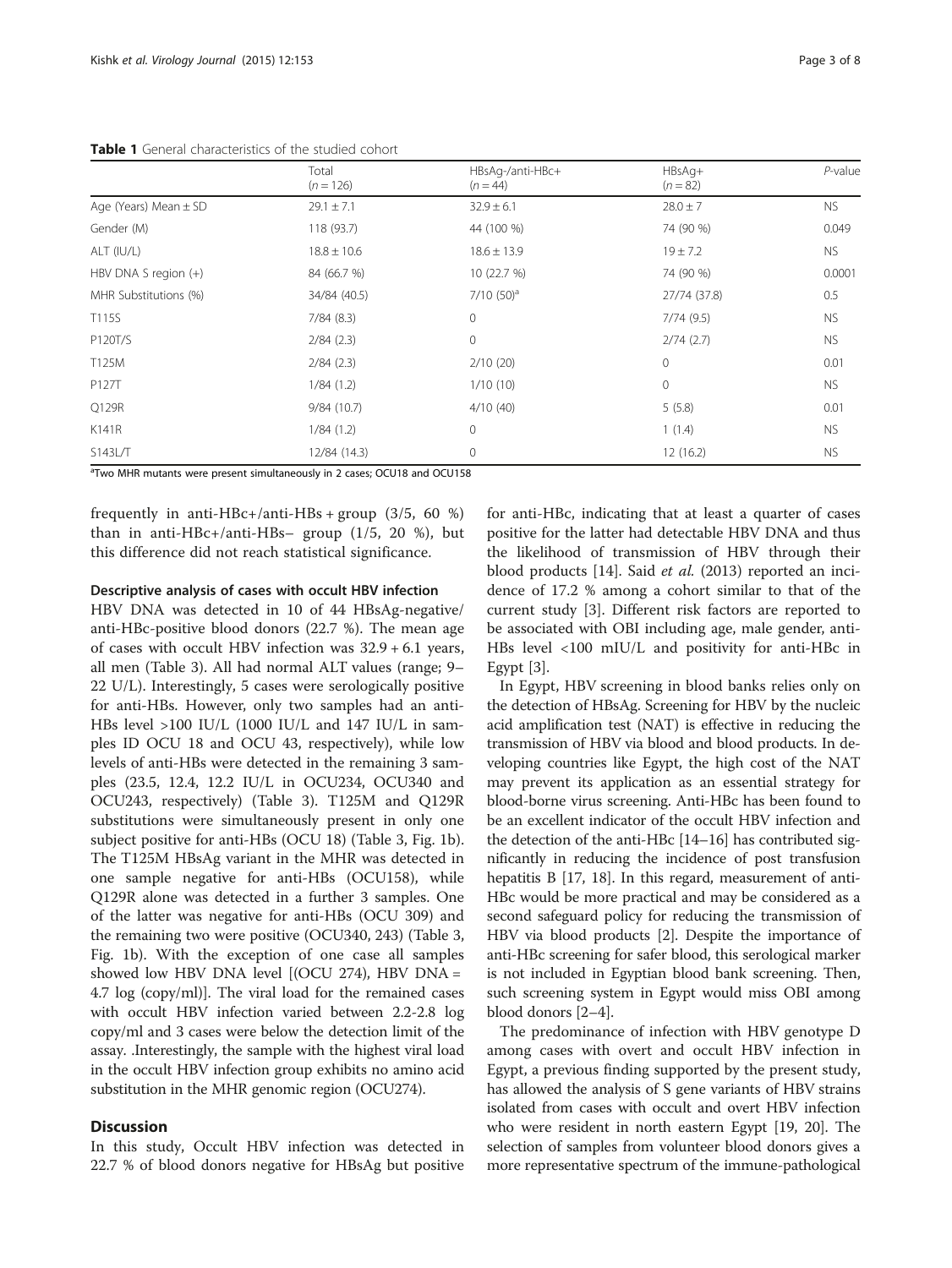<span id="page-3-0"></span>

| а                                  | 110 | 120  | 130 | 140         | 150                                          |
|------------------------------------|-----|------|-----|-------------|----------------------------------------------|
| Reference<br>D                     | LIP | TGPC | G   | <br>TKPSDGN | .<br>IPIPSSWAFG                              |
| B <sub>D1</sub>                    |     |      |     |             |                                              |
| BD <sub>2</sub><br>BD4             |     |      | .R. |             |                                              |
| BD5                                |     |      |     |             |                                              |
| BD7                                |     |      |     |             |                                              |
| BD <sub>8</sub><br>BD10            |     |      |     |             |                                              |
| BD 11                              |     |      |     |             |                                              |
| BD 12<br>BD 13                     |     |      |     |             |                                              |
| BD 14                              |     |      |     |             |                                              |
| 15<br>BD.                          |     |      |     |             |                                              |
| 16<br>BD.<br>BD 17                 |     |      |     | .           |                                              |
| <b>BD 18</b>                       |     |      |     |             |                                              |
| BD 19<br>20<br>BD.                 |     |      |     |             |                                              |
| 21<br>BD.                          |     |      |     |             |                                              |
| BD.<br>22<br>23<br>BD.             |     |      |     |             |                                              |
| BD 24                              |     |      |     |             |                                              |
| BD 25                              |     |      |     |             |                                              |
| BD 26<br>27<br>BD.                 |     |      |     |             |                                              |
| <b>BD</b><br>28                    |     |      |     |             |                                              |
| 29<br>BD.                          |     |      |     |             |                                              |
| BD 30<br>31<br><b>BD</b>           |     |      |     |             |                                              |
| 32<br><b>BD</b>                    |     |      |     |             |                                              |
| 33<br>BD<br>34<br>BD.              |     |      |     |             |                                              |
| 35<br>BD.                          |     |      |     |             |                                              |
| BD 36<br>BD 41                     |     |      |     |             |                                              |
| BD 42                              |     |      |     |             |                                              |
| BD 43                              |     |      |     |             |                                              |
| BD 44<br>BD 45                     |     |      |     |             |                                              |
| BD 46                              |     |      |     |             |                                              |
| <b>BD</b><br>47<br>48<br><b>BD</b> |     |      |     |             |                                              |
| BD 49                              |     |      |     |             |                                              |
| 50<br>BD.<br>51<br><b>BD</b>       |     |      |     |             |                                              |
| 52<br><b>BD</b>                    |     |      |     |             |                                              |
| <b>BD</b><br>53                    |     |      |     |             |                                              |
| <b>BD</b><br>54<br>55<br>BD.       |     |      |     |             |                                              |
| <b>BD</b><br>56                    |     |      |     |             |                                              |
| <b>BD</b><br>57<br>58<br><b>BD</b> |     |      |     |             |                                              |
| <b>BD</b><br>59                    |     |      |     |             |                                              |
| 60<br>BD<br>37<br><b>BD</b>        |     |      |     |             |                                              |
| 38<br><b>BD</b>                    |     |      |     |             |                                              |
| 39<br>BD.<br>BD 40                 |     |      |     |             |                                              |
| BD.<br>61                          |     |      |     |             |                                              |
| <b>BD</b><br>62                    |     |      |     |             |                                              |
| <b>BD</b><br>63<br>BD.<br>64       |     |      |     |             |                                              |
| <b>BD</b><br>65                    |     |      |     |             |                                              |
| 66<br><b>BD</b><br>BD 69           |     |      |     |             |                                              |
| BD 70                              |     |      |     |             |                                              |
| BD 71<br>BD 72                     |     |      |     |             |                                              |
| BD 73                              |     |      |     |             |                                              |
| BD 74<br>BD 75                     |     |      |     |             |                                              |
| BD 76                              |     |      |     |             |                                              |
| BD 77                              |     |      |     |             |                                              |
| BD 78<br>BD 79                     |     |      |     |             |                                              |
|                                    |     |      |     |             |                                              |
| b                                  | 110 | 120  | 130 | 140         | 150                                          |
|                                    |     |      |     |             |                                              |
| Genotype D<br><b>OCU311</b>        |     |      |     |             | LIPGSSTTSTGPCRTCTTPAQGTSMYPSCCCTKPSDGNCTCIPI |
| ocu158                             |     |      |     |             |                                              |
| OCU234<br>OCU340                   |     |      |     |             |                                              |
| OCU274                             |     |      |     |             |                                              |
| OCU18                              |     |      |     |             |                                              |
| <b>OCU309</b><br>ocu302            |     |      |     |             |                                              |
| OCU43                              |     |      |     |             |                                              |
| OCU243                             |     |      |     |             |                                              |
|                                    |     |      |     |             |                                              |

Fig. 1 Alignment of amino acid sequences of the HBV partial surface gene encompassing the "a" determinant region isolated from cases with overt HBV infection a and from cases with occult HBV infection **b**. The detected sequences were aligned with respect to a consensus sequence of HBV genotype D retrieved from DDBJ/ GenBank database. Dots in alignment indicate identity with the consensus sequence of genotype D. First and second loop positions are underlined in the consensus sequence of the genotype

pattern of HBV infection in the general population than patients' samples that would bias the results toward a specific immune variant of the disease [\[21\]](#page-7-0). Understanding the prevalence and types of HBsAg variants is of high importance, because this will affect policy decisions relating to vaccine and diagnostic reagent design.

The proportion of samples positive for anti-HBc antibody among HBsAg-negative blood donors was 12.8 %. This is higher than that previously reported anti-HBc prevalence rates among HBsAg-negative blood donors in the Mediterranean region (2.1 in Iran) [[22\]](#page-7-0) and the 5.6 % in Saudi Arabia [[23\]](#page-7-0).

Data regarding the amino acid changes of HBsAg in Egypt, particularly in the general population, are scarce. Variations in the alpha determinant region were observed in 37.8 % of strains isolated from HBsAg-positive blood donors and in 50 % of occult HBV. The incidence of HBsAg variants among random chronic carriers with HBV genotype D varied between 15 % in Morocco and 17.2 % in Iran [\[24](#page-7-0)]. However, Garmini et al. (2011) reported that the substitution rate in the MHR was 0.4 % in HBV genotype D strains isolated from HBsAg-positive blood donors in Iran [\[21\]](#page-7-0). Different studies in China (where genotypes C and B are prevalent) documented that mutation rates within HBsAg-positive blood donors ranged between 14.7 % in Shandong province to 50 % in Nanjing. This large difference was explained by the wider application of HBV vaccine in Nanjing [\[25](#page-7-0)].

Studying the underlying mechanisms of the occult HBV infection in certain poulationmay require; (1) large size studied population and (2) in vitro and in vivo experimental work to explore the virological characteristics of the detected substitutions. Despite the small number of cases with occult HBV obtained in the present study, all (with exception of one) exhibit a low viral load even in cases with MHR mutants. This finding may support the hypothesis that OBI cases are secondary to overt HBV infection and represent a residual low viremia level suppressed by strong immune response together with histological derangements occurring during acute or chronic HBV infection [[22, 23](#page-7-0)].

Differences were observed between the two cohorts studied here in the type of predominant amino acid substitutions in the isolated MHR of HBsAg despite both groups originating from volunteer blood donors.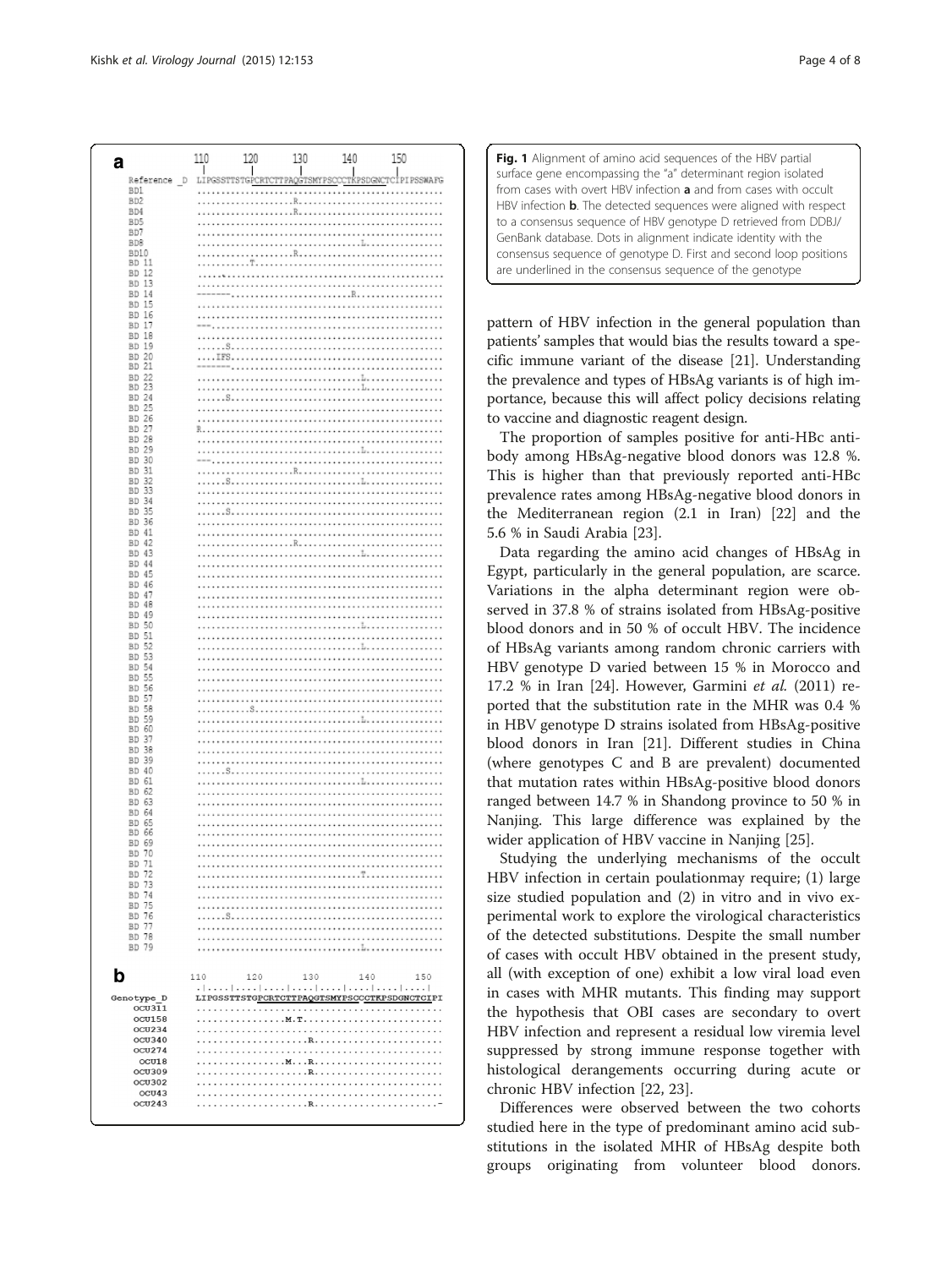|                              | Total<br>$(n = 44)$ | Anti-HBc positive/<br>anti-HBs positive<br>$(n = 17)$ | Anti-HBc positive/<br>anti-HBs negative<br>$(n = 27)$ | $P$ -value |
|------------------------------|---------------------|-------------------------------------------------------|-------------------------------------------------------|------------|
| Age (Mean $\pm$ SD)          | $30 \pm 7.1$        | $32.3 \pm 6.7$                                        | $28.3 \pm 7.2$                                        | 0.055      |
| ALT (U/L)<br>$20.5 \pm 15.9$ |                     | $20.9 + 15.9$                                         | $20.2 \pm 16.2$                                       | <b>NS</b>  |
| HBV DNA S region $(+)$       | 10 (22.7 %)         | 5(29.4%)                                              | 5(18.5 %)                                             | <b>NS</b>  |
| MHR substitutions            |                     |                                                       |                                                       |            |
| T125M<br>$2/10(20\%)$        |                     | 1/5                                                   | 1/5                                                   | <b>NS</b>  |
| Q129R                        | $4/10(40\%)$        | 3/5                                                   | 1/5                                                   | <b>NS</b>  |

<span id="page-4-0"></span>Table 2 Characteristics of blood donors negative for HBsAg and positive for anti-HBc/anti-HBs

Significant predominance of amino acid substitutions T125M and Q129R was observed in HBsAg isolated from occult hepatitis B cases. In the study by Candotti et al. (2008), T125M was detected in 11.9 % of cases with occult HBV genotype D, while none of the patients with occult HBV genotype A harbored this mutant strain [[26\]](#page-7-0). The T125M substitution represents a nonconservative amino acid change which may affect the conformation of the HBsAg a determinant region and thus the binding of HBsAg-specific antibody [[27](#page-7-0)]. However, one in vitro study indicated that this substitution failed to influence the binding of HBsAg to monoclonal or polyclonal antibodies [[28](#page-7-0)].

Recent in vitro studies found that Q129R significantly impaired virion and/or S protein secretion in HuH7 cells and in mice is associated with lower reactivity in HBsAg assays [[29](#page-7-0)]. While T125M and Q129R were the predominant HBsAg variants in these occult HBV cases, P120T and S143L were more frequent in HBsAg + blood donors. Interestingly, these substitutions were previously described in blood donors with occult HBV infection of genotype D [[30\]](#page-7-0).

In the present study, 29.4 % of cases positive for both anti-HBc and anti-HBs possessed detectable levels of HBV-DNA. These results are in accordance with those of Brojer et al. (2006) [\[31\]](#page-7-0) and Katsoulidou et al. (2009) [[32\]](#page-7-0) who found that nearly 50 % of OBI are asymptomatic, apparently healthy blood donors carriers of anti-HBs [\[31, 32\]](#page-7-0). Similarly, Yotsuyanagi et al. (2001) found that low levels of HBV DNA was detected in the sera from 19 (38 %) of 50 HBsAg-/anti-HBc + donors. In 8 (16 %) of them, HBV did not exist as immune complexes. thus in a potentially infective form [[33](#page-7-0)]. Part of this may be explained by the findings of Levicnik-Stezinar et al. (2008) who concluded that low levels of anti-HBs <100 mIU/L have limited neutralizing capacity [\[34\]](#page-7-0).

# Conclusion

The profiles of the predominant amino acid substitutions different between cases with occult and overt HBV infection were detected in the alpha determinant region of the HBsAg (MHR) in blood samples from Egyptian donors. Further large population size studies are needed to explore the magnitude of occult HBV infection in Egypt and to detect HBsAg variants affecting reactivity in the HBsAg assays. The present study highlights the need for revising the strategy used for screening HBV in blood donors and blood products in Egypt. In the light of point the high cost of HBV DNA testing for all collected blood units, the present study recommends the inclusion of anti-HBc in the routine screening of blood donors in Egypt.

Table 3 Descriptive analysis of cases with occult HBV infection

| Sample ID |    | Age ALT (IU/L) |          |        | Anti-HBs Anti-HBs level (mIU/L) MHR amino acid substitutions HBV DNA (core region) HBV DNA Log (copy/ml) |       |       |
|-----------|----|----------------|----------|--------|----------------------------------------------------------------------------------------------------------|-------|-------|
| OCU234    | 38 | -22            | $^{(+)}$ | 23.5   |                                                                                                          | $(+)$ | 2.8   |
| OCU340    | 32 | 16             | $(+)$    | 12.4   | Q129R                                                                                                    | $(+)$ | 2.7   |
| OCU18     | 28 | -12            | $(+)$    | 1000.0 | T125M, Q129R                                                                                             | $(-)$ | < 2.0 |
| OCU43     | 31 | 23             | $(+)$    | 147.2  |                                                                                                          | $(+)$ | 2.3   |
| OCU243    | 38 | -9             | $(+)$    | 12.2   | Q129R                                                                                                    | $(+)$ | 2.8   |
| OCU309    | 45 | - 17           | $(-)$    | 0.1    | Q129R                                                                                                    | $(-)$ | < 2.0 |
| OCU302    | 33 | -17            | $(-)$    | 0.8    | $\overline{\phantom{a}}$                                                                                 | $(+)$ | 2.5   |
| OCU274    | 32 | 12             | $(-)$    | 9.3    |                                                                                                          | $(+)$ | 4.5   |
| OCU158    | 24 | -17            | $(-)$    | 0.1    | T125M                                                                                                    | $(+)$ | < 2.0 |
| OCU311    | 28 | 12             | $(-)$    | 2.9    |                                                                                                          | $(-)$ | 2.2   |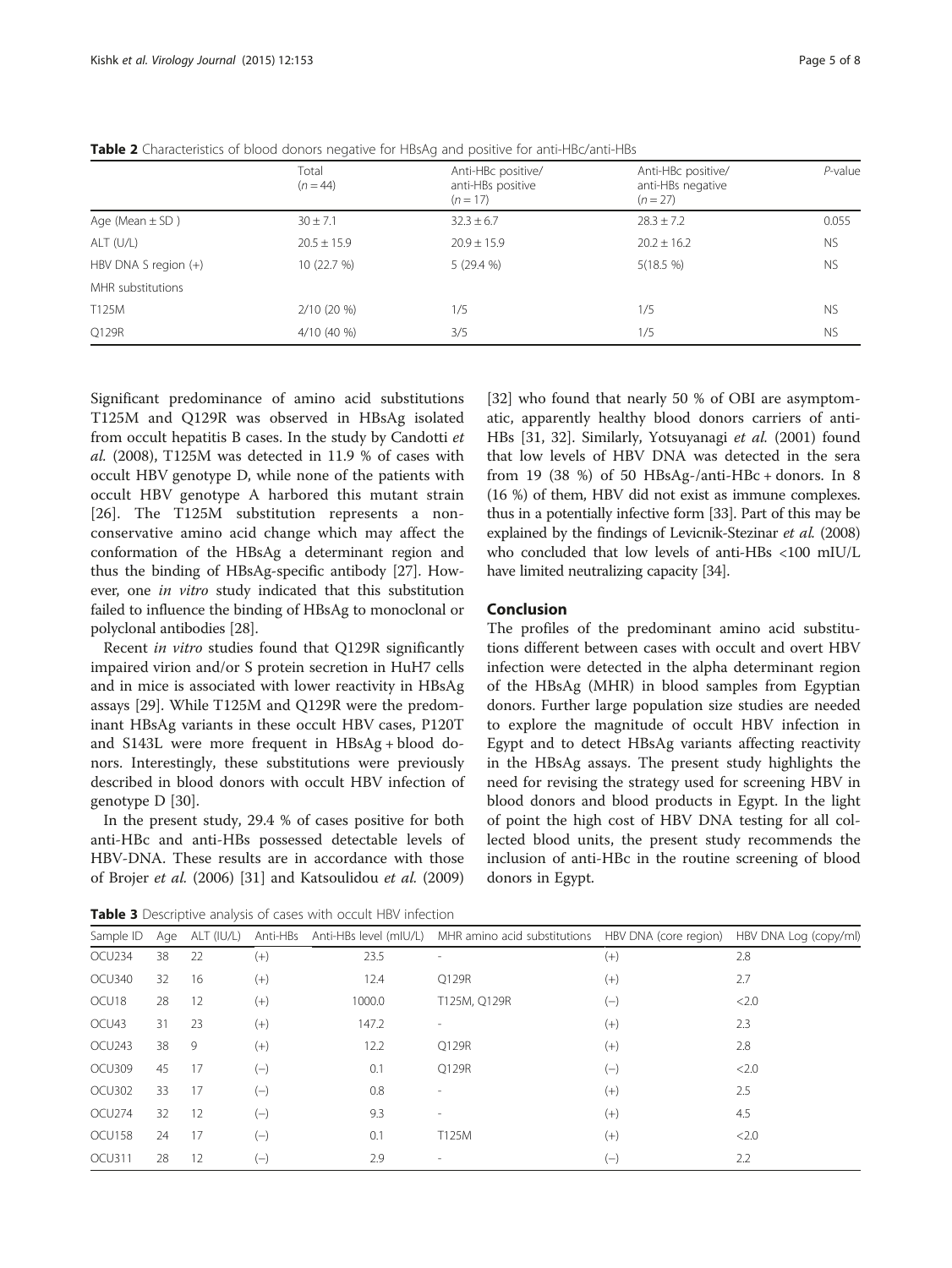# Study design

# Donors

The studied subjects in this work included two different groups of blood donors; the first group included 82 individuals who were positive for HBsAg and rejected for donation. The second group included 343 donors who were accepted for donation; being negative HBsAg, anti-HCV, anti-HIV and anti-treponema antibody. All blood donors were randomly selected from blood bank. Serum samples from the 343 HBsAg-negative donors were tested for antibodies to hepatitis B core antigen (anti-HBc). Forty four (12.8 %) of 343 HBsAg-negative blood donors were positive for anti-HBc. The latter group was further serologically tested for HBsAg antibody (anti-HBs). Finally the study included two groups of sera: one positive for anti-HBc and negative for HBsAg  $(n = 44)$ , and the second group of HBsAg-positive sera  $(n = 82)$ .

# Serological Markers of HBV Infection

HBsAg was determined by ELISA (Diasorin, Italy) and further confirmed by chemiluminescence enzyme immunoassay (CLEIA) (Fujirebio, Tokyo,Japan) with a detection limit of 0.05 IU/ml. Anti-HBc and anti-HBs were tested by enzyme immunoassay (EIA) (AxSYM; Abbott Japan, Tokyo, Japan). All serologic assays were carried out according to the manufacturer's instructions.

# DNA Extraction

The HBV/DNA was extracted from 200 μl of serum samples positive for HBsAg using the QIAamp DNA MiniKit (QIAGEN, Inc., Hilden, Germany), and resuspended in 100 μl of a storage buffer provided by the kit manufacturer.

# HBV DNA Quantification

HBV-DNA was quantified by real-time detection polymerase chain reaction (RTD-PCR) primers according to the previously described protocol. The method was applied with slight modification as described previously [[14](#page-6-0), [15](#page-6-0)]. The detection limit was 100 copies/ml. The extracted samples were tested for the presence of HBV DNA by 7500 Real time PCR machine to determine the viral load by using the following primers & probe set:

PF: 5'-CTTCATCCTGCTGCTATGCCT-3', PR: 5' AAAGCCCAGGATGATGGGAT-3' Probe: SP2: FAM-ATGTTGCCCGTTTGTCCTCT AATTCCAG-TAMRA)

The 25 μl reaction mixture volume contained 0.5 μl of each primer (10 pico mol/ul) and the probe (SB2), 6 μl water (PCR-grade), 5 μl of DNA template and 12.5 μl of the Taq polymerase. Cycling conditions were 10 min at 95 °C, 95 °C for 15 sec, and 60 °C for 1 min for 45 cycles.

Fluorescence acquisition was taken once per cycle using FAM as a reporter dye and TAMARA as a quencher dye. The detection limit was 100 copies/ml.

# HBV genome amplification and sequencing

The S gene of the HBV genome (681 bp) was amplified by hemi nested PCR using specific primers. The method was applied with slight modification as described previously [[14](#page-6-0), [35\]](#page-7-0). For the first PCR (nucleotide positions 18–989):

- forward primer (IS1):5'-AAGCTCTGCTAGA TCCCAGAGT-3'
- Reverse primer (HS4R): 5'- CATACTTTCCAA TCAATAGG-3'

For the second PCR (nucleotide positions 414–989):

- Forward primer (SB1): 5'- TGCTGCTATGC CTCATCTTC-3'
- Reverse primer (HS4R): 5'- CATACTTTCCAA TCAATAGG-3'

Cycling conditions were 7 min at 96 °C, 96 °C for 45 sec, and 55 °C for 45 sec and 72 °C for 45 sec for 45 cycles.

For undetectable PCR products by the previous PCR protocol, we performed hemi-nested PCR with AmpliTaq Gold® DNA Polymerase (Applied Biosystems, Waltham, MA, US). The amplicons of the genomic HBV enclosed the a determinant region of the S gene was obtained by hemi-nested PCR with forward primer HBSF2 : (5'-CTTCATCCTGCTGCTATGCCT-3' [nt 406–426]) and reverse primer HBSR2: (5'-AAAGCCCAGGATGAT GGGAT-3' [nt 608–627]) for the first PCR and forward primer HBSF2 : (5'-CTTCATCCTGCTGCTATGCCT-3' [nt 406–426]) and reverse primer HBSR3. The PCR reaction was undertaken for 60 cycles (96 °C for 15 sec., 60 °C for 1 min.) followed by an extension reaction at 72 °C for 7 min.

The enhancerII/core promoter and precore regions of the HBV genome were amplified by PCR with a forward primer (IS2-2: 5′-CAT GGAGAC CAC CGT GAA CGC-3′ [nt 1607–1627]) and reverse primer (HBV1917R: 5′-CTC CAC AGA AGC TCC AAA TTCTTT A-3′ [nt 1942–1918]). PCR was initiated by the hot-star technique. The PCR reaction was undertaken for 60 cycles (96 °C for 15 sec., 60 °C for 1 min.) followed by an extension reaction at 72 °C for 7 min.

# Sequencing and Molecular Evolutionary Analysis of HBV

Amplicons were sequenced directly using the ABI Prism Big Dye ver. 3.1 kit in the ABI 3100 DNA automated sequencer (Applied Biosystems, Foster City, CA, USA). All sequences were analyzed in both forward and reverse directions with same primers used for HBV genomic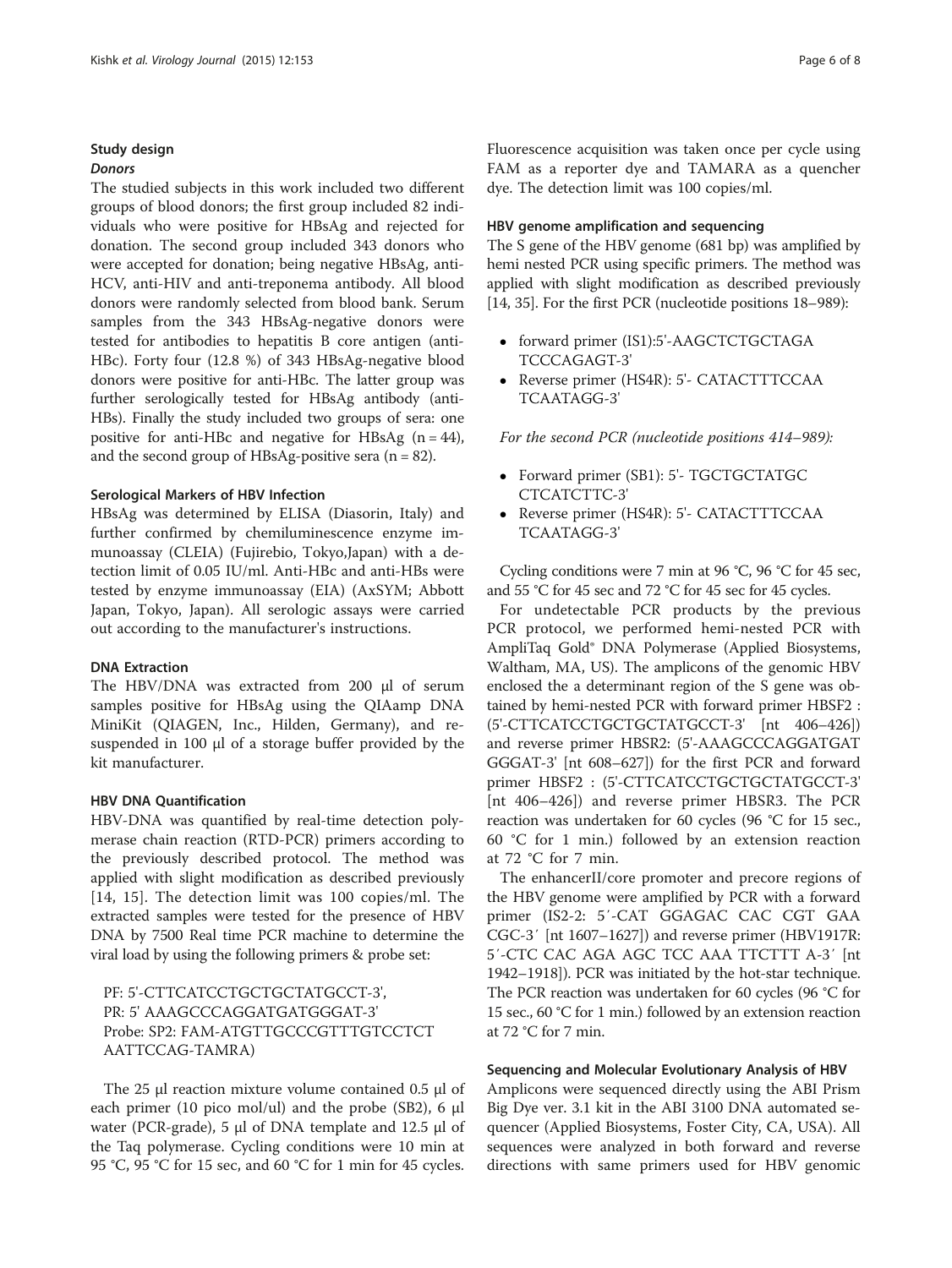<span id="page-6-0"></span>amplification. HBV genotypes were determined by sequence and molecular evolutionary analysis. Reference HBV sequences were retrieved from the DDBJ/EMBL/ GenBank database, aligned by CLUSTALX, and genetic distances estimated with the 6-parameter method in the Hepatitis Virus Database [\(http://s2as02.genes.nig.ac.jp/](http://s2as02.genes.nig.ac.jp/)) [16]. Based on obtained distances, phylogenetic trees were constructed by the neighbor-joining (NJ) method with the mid-point rooting option. To confirm the reliability of the phylogenetic trees, bootstrap resampling tests were performed 1000 times for analysis by the ODEN program of the National Institute of Genetics. The deduced amino acid sequences of the HBsAg a-determinant regions in the donor HBV strains were compared to the HBV genotype D reference strains as proposed previously [17]; and to the amino acid sequences as present in the public domain databases, using the protein–protein Blast utility [18]. The nucleotide sequences data described in this paper will appear in the DDBJ/EMBL/GenBank sequences database with accession numbers; AB981241-AB981313 and AB981171-AB981180.

# Statistical analysis

Statistical analysis was performed with the Fisher's exact probability test and the independent t-test for the continuous variables using the SPSS software package (SPSS, Chicago, IL, USA). P-values (two-tailed) less than 0.05 were considered to be statistically significant.

#### Ethical consideration

This study was approved by research ethics committee, Faculty of Medicine, Suez Canal University (No. 973)

# Ethics, consent and permissions

Informed written consent was taken from the patients under study. The confidentiality of any information pertaining to the patients was assured. No obligation on the patients to participate in the study.

# Consent to publish

We have obtained written consent from all participants to publish their data.

#### Competing interest

The authors declare that they have no competing interest.

#### Authors' contributions

RK: molecular genetics study, participation in sequence alignment, participation in sample collection, writing final manuscript. NN: sampling, data collection, text revision and final manuscript approval. AE, molecular genetics study, sequence alignment, writing final manuscript. MM: study design, sampling, text revision and final manuscript approval. MA: sampling, revision of final manuscript. NR: study design, revision of final manuscript. MH: study design, revision of final manuscript. NS: study design, revision of final manuscript. SI: sequence alignment, revision of final manuscript. SM: participation in sequence alignment, final manuscript approval. YT: molecular genetics study, participation in sequence alignment, final manuscript approval. All authors read and approved the final manuscript.

#### Funding

This study was supported by The Grant for National Center for Global Health and Medicine (22A-9). This study was also supported in part by a grant-in-aid from the Ministry of Health, Labour and Welfare of Japan, and a grant-in-aid from the Ministry of Education, Culture, Sports, Science and Technology.

#### Author details

<sup>1</sup>Department of Microbiology and Immunology, Faculty of Medicine, Suez Canal University, El Salam District, Ismaïlia, Egypt. <sup>2</sup>Department of Endemic and Infectious diseases, Faculty of Medicine, Suez Canal University, El Salam District, Ismaïlia, Egypt. <sup>3</sup>Department of Clinical and Chemical Pathology Faculty of Medicine, South Valley University, Qena, Egypt. <sup>4</sup>Department of Virology and Liver Unit, Nagoya City University Graduate School of Medical Science, Nagoya 467-8601, Japan. <sup>5</sup>Department of Clinical Pathology, Faculty of Medicine, Suez Canal University, El Salam District, Ismaïlia, Egypt. 6 Department of Internal Medicine, College of Medicine, Aljouf University, Sakaka, KSA, Saudi Arabia.

#### Received: 30 March 2015 Accepted: 21 September 2015 Published online: 30 September 2015

#### References

- 1. WHO Fact sheet N°204 (Updated March 2015) [http://www.who.int/](http://www.who.int/mediacentre/factsheets/fs204/en/) [mediacentre/factsheets/fs204/en/](http://www.who.int/mediacentre/factsheets/fs204/en/)
- 2. El-Sherif AM, Abou-Shady MA, Al-Hiatmy MA, Al-Bahrawy AM, Motawea EA. Screening for hepatitis B virus infection in Egyptian blood donors negative for hepatitis B surface antigen. Hepatol Int. 2007;1:469–70.
- 3. Said ZN, Sayed MH, Salama II, Aboel-Magd EK, Mahmoud MH, Setouhy ME, et al. Occult hepatitis B virus infection among Egyptian blood donors. World J Hepatol. 2013;5:64–73.
- 4. Said ZN. An overview of occult hepatitis B virus infection. World J Gastroenterol. 2011;17:1927–38.
- 5. Hu KQ. Occult hepatitis B virus infection and its clinical implications. J Viral Hepat. 2002;9:243–57.
- 6. Allain JP. Occult hepatitis B virus infection: implications in transfusion. Vox Sang. 2004;86:83–91.
- 7. Romero M, Madejon A, Fernandez-Rodriguez C, Garcia-Samaniego J. Clinical significance of occult hepatitis B virus infection. World J Gastroenterol. 2010;17:1549–52.
- 8. Sherif MM, Abou-Aita BA, Abou-Elew MG, et al. Hepatitis B virus infection in upper and lower Egypt. J Med Virol. 1985;15(2):129–35.
- 9. Shalaby S, Kabbash IA, El Saleet G, et al. Hepatitis B and C viral infection: prevalence, knowledge, attitude and practice among barbers and clients in Gharbia governorate. Egypt East Mediterr Health J. 2010;16(1):10–7.
- 10. Ismail AM, Ziada HN, Sheashaa HA, et al. Decline of viral hepatitis prevalence among asymptomatic Egyptian blood donors: a glimmer of hope. Eur J Intern Med. 2009;20(5):490–3.
- 11. Mansour E, Abdul-Rahim S, Batouty G, Zaghloul I, Abdel-Hadi S. Integration of hepatitis B immunization in the Expanded Program on Immunization of the Child Survival Project. J Egypt Public Health Assoc. 1993;68(5–6):487–94.
- 12. Attia MA. Prevalence of hepatitis B and C in Egypt and Africa. AntivirTher. 1998;3 Suppl 3:1–9.
- 13. Youssef A, Yano Y, Utsumi T, Abd El-alah EM, Abd El-Hameed Ael E, Serwah Ael H, et al. Molecular epidemiological study of hepatitis viruses in Ismailia, Egypt. Intervirology. 2009;52:123–31.
- 14. Abe A, Inoue K, Tanaka T, Kato J, Kajiyama N, Kawaguchi R, et al. Quantitation of hepatitis B virus genomic DNA by real-time detection PCR. J Clin Microbiol. 1999;37:2899–903.
- 15. Tanaka Y, Hasegawa I, Kato T, Orito E, Hirashima N, Acharya SK, et al. A case–control study for differences among hepatitis B virus infections of genotypes A (subtypes Aa and Ae) and D. Hepatology. 2004;40:747–55.
- 16. Shin IT, Tanaka Y, Tateno Y, Mizokami M. Development and public release of a comprehensive hepatitis virus database. Hepatol Res. 2008;38:234–43.
- 17. Bartholomeusz A, Schaefer S. Hepatitis B virus genotypes: comparison of genotyping methods. Rev Med Virol. 2004;14:3–16.
- 18. Altschul SF, Madden TL, Schaffer AA, Zhang J, Zhang Z, Miller W, et al. Gapped BLAST and PSI-BLAST: a new generation of protein database search programs. Nucleic Acids Res. 1997;25:3389–402.
- 19. Saudy N, Sugauchi F, Tanaka Y, Suzuki S, Aal AA, Zaid MA, et al. Genotypes and phylogenetic characterization of hepatitis B and delta viruses in Egypt. J Med Virol. 2003;70:529–36.